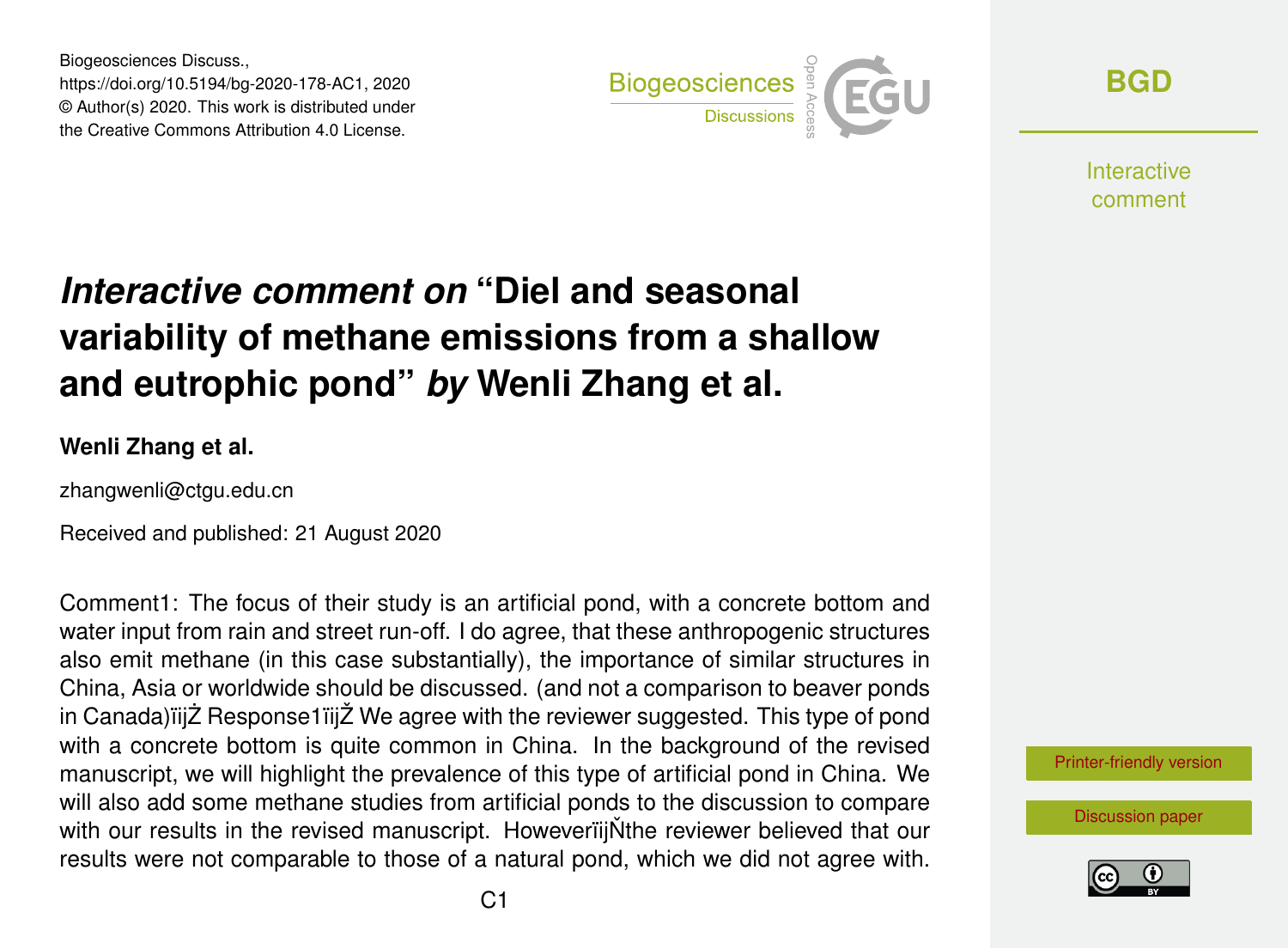Because such ponds are common in China and are on the rise, little research has been done on methane emissions from such ponds. Our results, whether compared to a natural pond or an artificial pond, are to show the intensity of methane emissions from this type of pond. We think there should be no need to distinguish between artificial and natural ponds.

Comment2: The fact that methane production and methane fluxes are enhanced with increasing temperature is nothing new, and this study does not reveal any further insights here. - The same is rue for the influence of organic matter, for which phosphate content is taken as proxy in this study. The more organic material can be degraded, the higher is the methane production. Response2ïijŽ The reviewer is right and studies have shown that both temperature and organic matter affect CH4 emissions from water bodies. Yet, those studies often relied on short term (30 min) measurements at monthly intervals. Meteorological variables such as temperature, air pressure, and solar radiation can change over timescales of minutes to seasons, which can affect the emissions. Our study, with high frequency flux measurements (Monitoring once every half an hour and continuously for 1 dayiij $\ddot{N}$ which is done once a month for one year), may have a higher probability of detecting direct temperature effects than studies using less frequent measurements, presumably being less influenced by seasonal primary productivity. In addition, our study not only analyzed the effects of temperature and eutrophication level on methane release, but also further explored the synergistic effects of temperature and eutrophication on methane release. The role of small ponds in the global carbon budget can be predicted to some extent under future climate change.

Comment3: Other aspects which from a ecologic point of view could have been more interesting have not been taken into account, such as the influence of precipitation or street run-off, absence of vegetation and fauna(?), or as it is a man-made construction which measure could be taken to reduce the methane emission? Response3ïijŽ The reviewer's Suggestions are very good. However, we did not consider rainfall and street runoff, and we chose sunny weather for in situ field monitoring every time. There are no

## **[BGD](https://bg.copernicus.org/preprints/)**

Interactive comment

[Printer-friendly version](https://bg.copernicus.org/preprints/bg-2020-178/bg-2020-178-AC1-print.pdf)

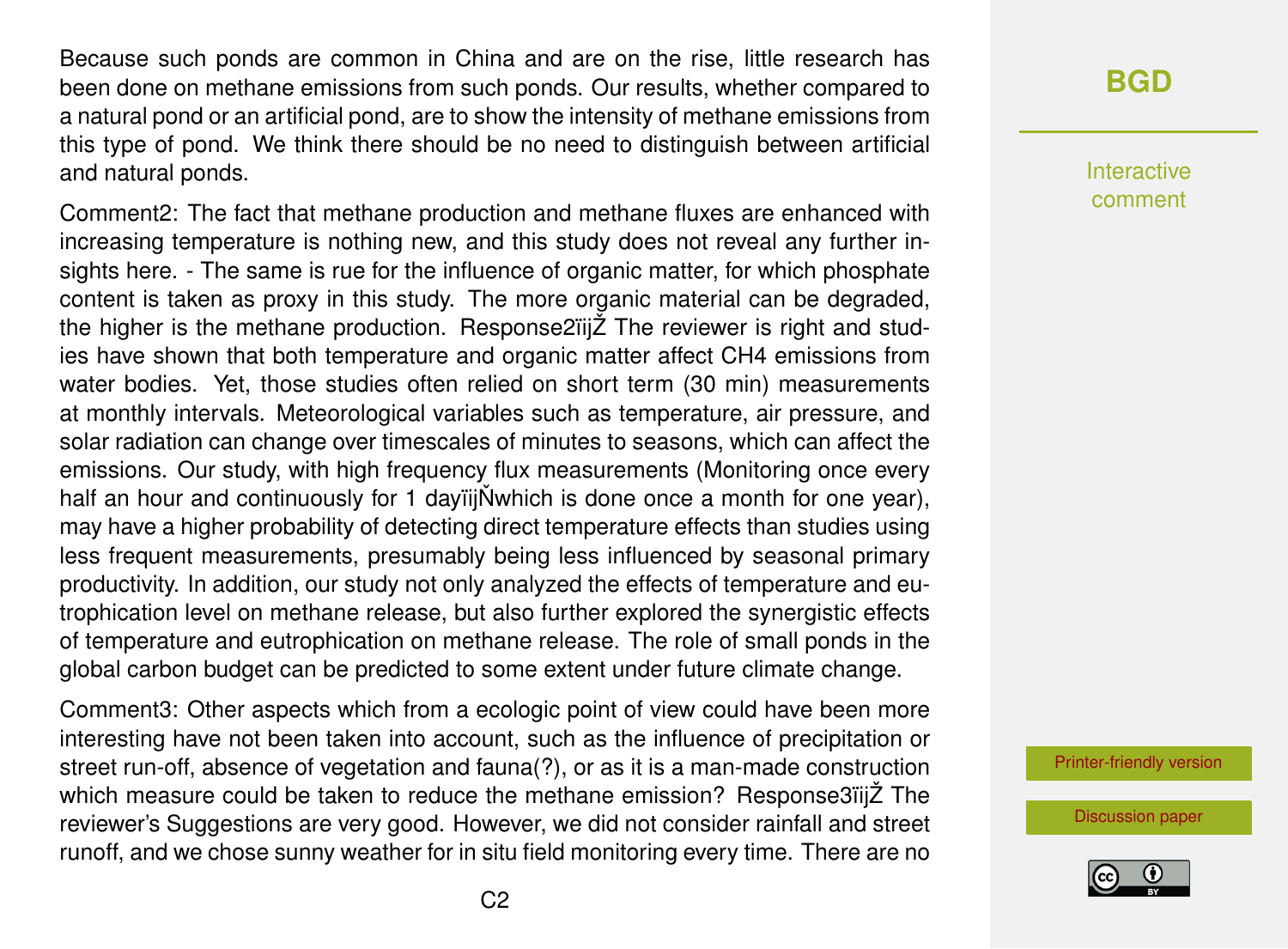large aquatic plants in the water we study, but there are microscopic algae and some aquatic animals in the water, and we don't really consider the influence of plants and animals. That's probably what we're going to focus on in the future. In addition, we did not consider analyzing what steps we could take to reduce methane emissions from artificial ponds. Instead, we would like to capture and utilize the methane released from ponds. Of course, this is only a vision of our future, but it hasn't been implemented as yet.

Comment4: L44 update?? Response4ïijŽ We will replace it with IPCC 2019 in the revised draft.

Comment4: L71 CH4 concentration of ponds ?? Response4ïijŽ Here pond CH4 is not only the concentration of CH4, but also the flux.

Comment5: L108 Please clarify: so each month you sampled on one day every hour?? L124 so you measured twice per hour? Response5ïijŽ Yes, indeed. We monitored once every half an hour and continuously for 1 dayiijNwhich was done once a month for one year. We will redescribe it clearly in the revised draft.

Comment6: L109 Did the water depth vary over the season ?? Response6ïijŽ Yes, it varied. The water level in summer was slightly higher than that in winter. The description of water level in the paper didn't take into account seasonal changes, which was inaccurate. Thanks to the reviewer for reminding. We will re-describe this part in the revised manuscript.

Comment7: L110 A figure of photo would be helpful (may be in the supplements) to get an impression of this pond. Response7ïijŽ Good suggestions. We will provide photos of the pond in the supplements of revised draft.

Comment8: L112 one??. Response8ïijŽThanks. "One "is better than "a". And we will replace it in the revised draft.

Comment9: L167 Please clarify, how did you determine this delta? Tmax - Tmin ??

Interactive comment

[Printer-friendly version](https://bg.copernicus.org/preprints/bg-2020-178/bg-2020-178-AC1-print.pdf)

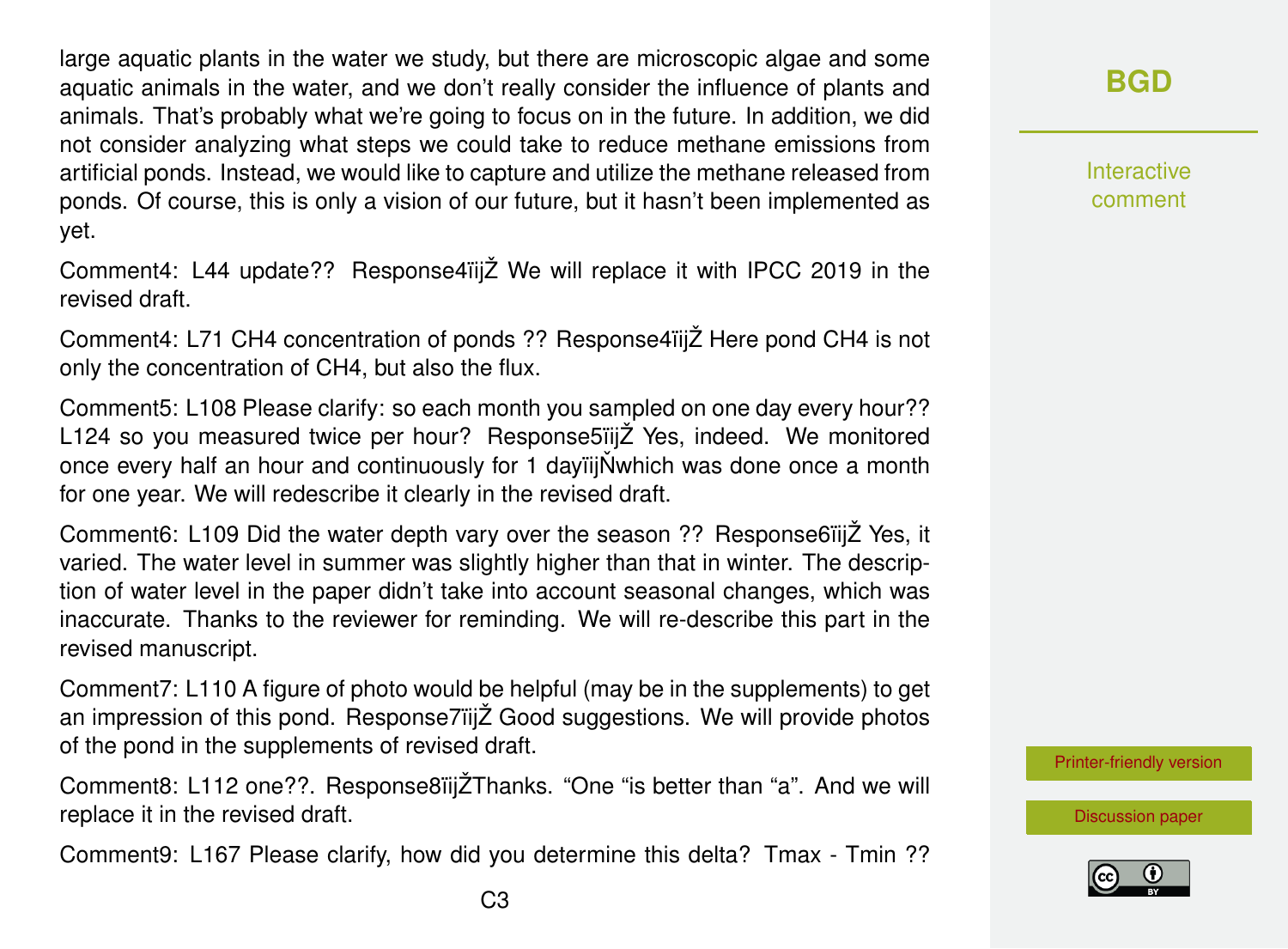Response9ïijŽ Yes, it's the difference between the maximum and the minimum temperature throughout the day. We'll describe it clearly in the method of the revised draft.

Comment10: L209 this is a bit confusing, if I understand correctly, the maximum ebull. flux can be either in the early morning, the morning or the afternoon, thus anytime?? Response10ïijŽ When we looked at the pattern of daily bubble release, we found that not only was the bubble itself random, but the maximum daily bubble release was also random. We described it in this way to show the randomness of bubbling. That's the reason why we will try to find out the main factors affecting methane bubbling through various regression analyses in the next part of the article.

Comment11: L225 Which correlation analysis, please specify Response10ïijŽ We used Pearson correlation analysis. We'll specify it clearly in the revised draft.

Comment12: L298 But the point is how can you relate your anthropogenic pond to natural ones?? how widespread is such a type of pond in China or world wide? Response12: There hasn't been much research on methane emissions from concrete ponds at the bottom. Some artificial ponds have been studied, but they have no concrete at the bottom. So we didn't make a distinction between artificial ponds and natural ponds. As described earlier, our study shows the intensity of methane release from this type of pond and the contribution of different release pathways to the total methane flux. We think we can make no distinction between artificial and natural ponds. However, it is true that some research on artificial ponds is missing in this part of our discussion, which we will supplement in the revised draft. Besides, these concrete ponds at the bottom are very common in Chinese towns, especially in southern China, where there are two or three ponds per community.

Comment13: L342 I do not understand how air temperature should have any influence on CH4 fluxes ? Could it be a co-corelation between air temperature and water temperature?? Response13: It's known that air temperature and water temperature are interrelated and affect each other. Usually there are large diurnal variations in air tem**[BGD](https://bg.copernicus.org/preprints/)**

Interactive comment

[Printer-friendly version](https://bg.copernicus.org/preprints/bg-2020-178/bg-2020-178-AC1-print.pdf)

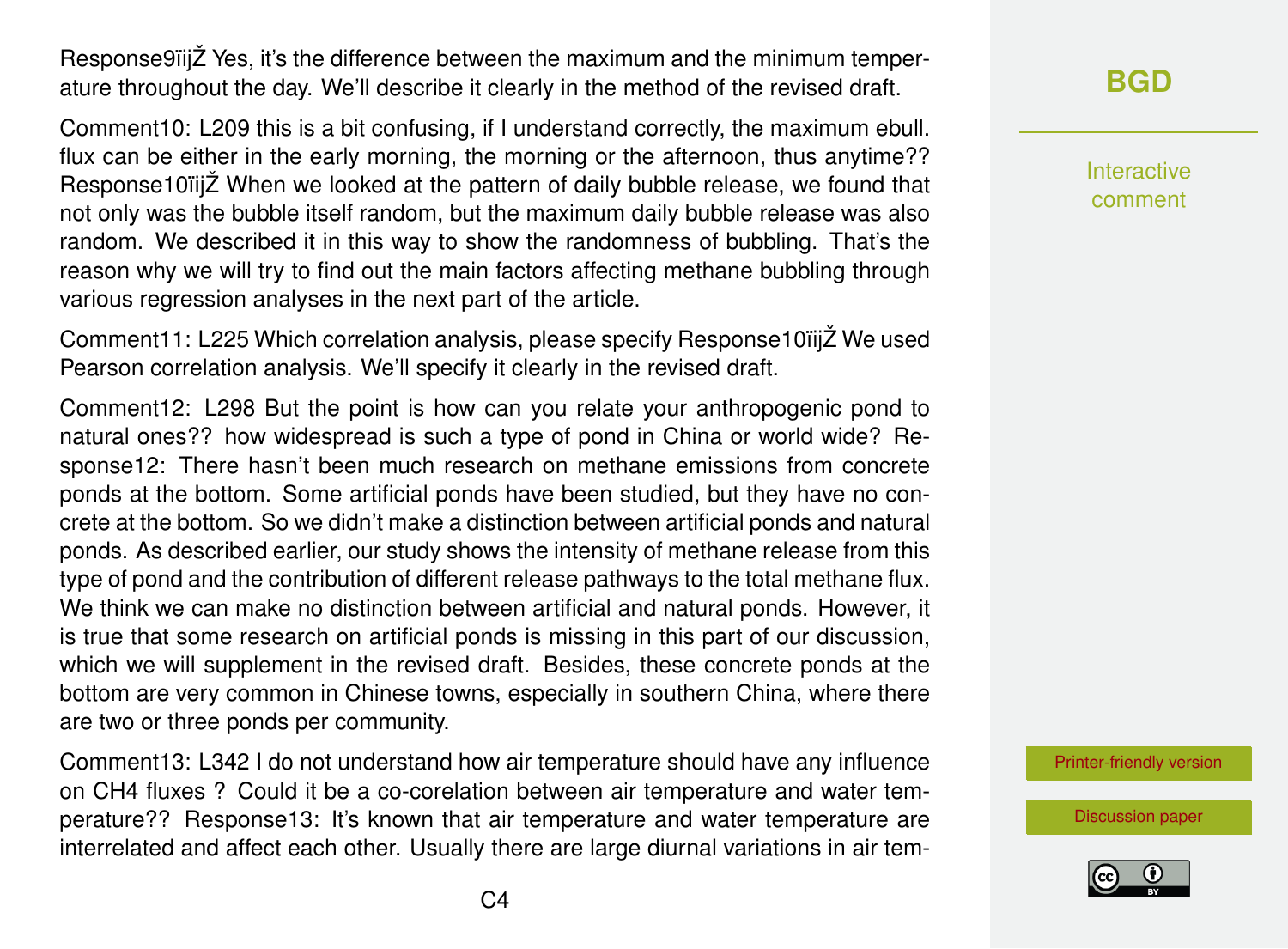perature and small diurnal variations in water temperature. In the case of little change of water temperature, ∆T (the difference between water temperature and air temperature) is mainly affected by air temperature. Convective mixing caused by ∆T has been found to coincide with pulses of CH4 emissions. This is the main reason why we collect data every half an hour throughout the day. Besides, in order to analyze what are the major factors in the environment, researchers would collect large amounts of data and analyze them statistically. That's what we did.

Comment14: L343 yes, this has been known for a while, so I do not see what is new in your findings?? Response14: As described earlieriijNour study, with high frequency flux measurements may have a higher probability of detecting direct temperature effects than studies using less frequent measurements, presumably being less influenced by seasonal primary productivity. In addition, our study not only analyzed the effect of temperature, but also analyzed the effect of daily temperature difference, daily water temperature difference and water temperature and temperature difference on methane emission.

Comment15: L371 to my knowledge the calculation of the methane flux and k600 only relates to the water temperature but not air temperature. Response15: Yes, the calculation of the methane and k600 only relates to the water temperature not air temperature. However, the causes which influence k600 are very complicated. Many efforts have been doing on this issue to quantify how environmental factors affect k600. These factors include wind speed, current velocity, water temperature, air temperature and so on. For examples:

[1] Raymond, P.A., Cole, J.J., 2001. Gas exchange in rivers and estuaries: Choosing a gas transfer velocity. Estuaries, 24(2):312-317. [2] Wanninkhof, R., Asher, W.E., Ho, D.T., et al., 2009. Advances in Quantifying Air-Sea Gas Exchange and Environmental Forcing. Annual Review of Marine Science, 1(1):213-244. [3] Guérin, F., Abril, G., Serça, D., et al., 2007. Gas transfer velocities of CO2 and CH4 in a tropical reservoir and its river downstream. Journal of Marine Systems, 66(1-4):161-172. [4]

## **[BGD](https://bg.copernicus.org/preprints/)**

Interactive comment

[Printer-friendly version](https://bg.copernicus.org/preprints/bg-2020-178/bg-2020-178-AC1-print.pdf)